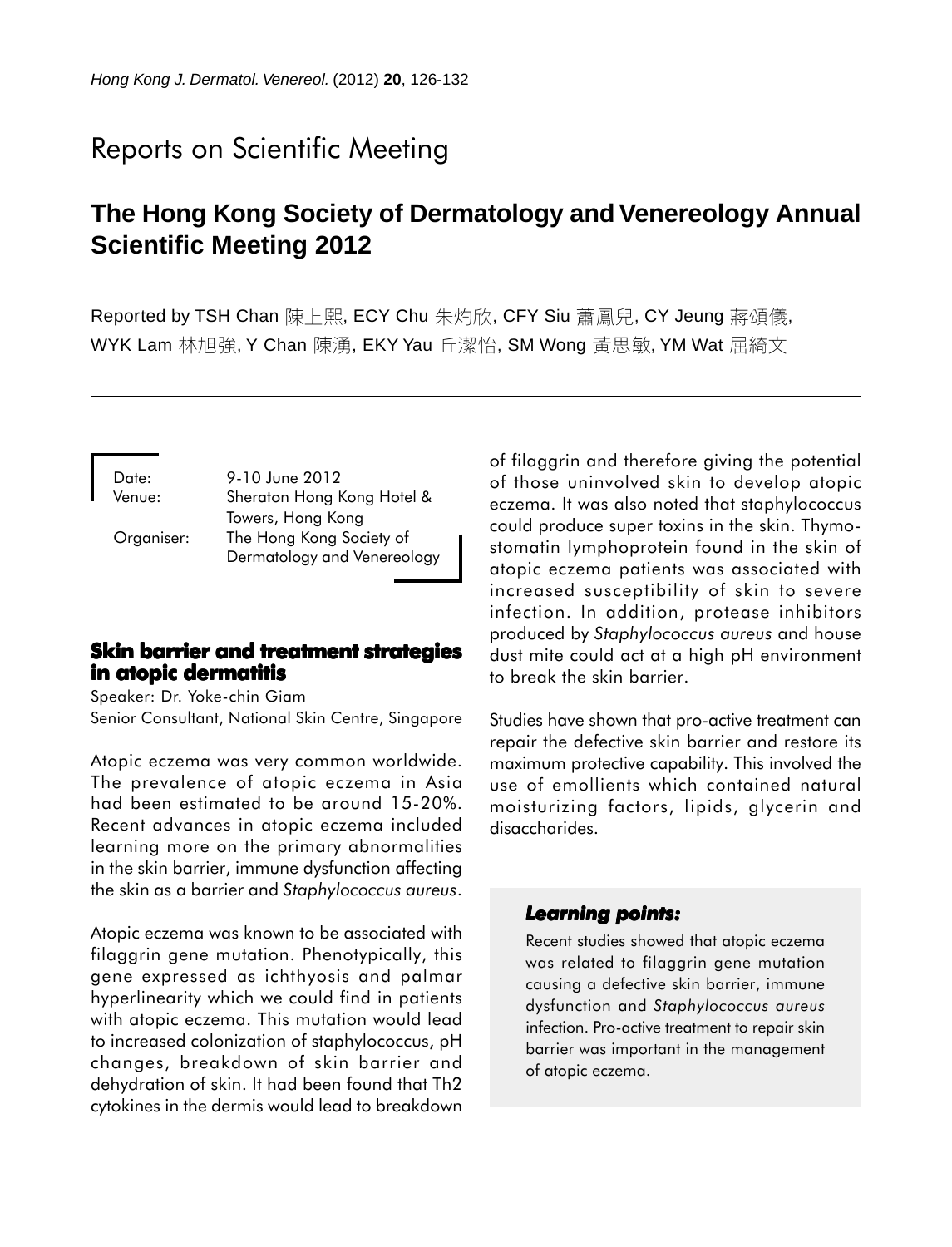## **Lentigo maligna and solar lentigo on dermoscopy**

Speaker: Prof. Masaru Tanaka Tokyo Women's Medical University Medical Center East, Japan

Although a diagnosis of advanced lentigo maligna might be easy at clinical examination, it would be difficult at an early stage. Dermoscopy would help in the early diagnosis of pigmented skin lesions, including differentiation of lentigo maligna from solar lentigo.

Facial pigmented skin lesions show pseudonetwork on dermoscopy. Pseudonetwork is broader than usual pigment network and divided into typical and atypical pseudonetwork. Typical pseudonetwork is relatively homogenous pigmentation with regular distribution of hypopigmented round structures which correspond to hair follicles. Miescher's naevus and solar lentigo usually shows typical pseudonetwork.

Atypical pseudonetwork consists of four characteristic features: asymmetric pigmented follicular openings, rhomboidal structures, annular granular structures and gray pseudonetwork. The first two features are quite specific to lentigo maligna. The latter two features are often seen with lentigo maligna, but also observed with lichen planus-like keratosis, regression of solar lentigo or seborrhoeic keratosis, with more homogeneous distribution. Daily clinical use of dermoscopy is essential to know the variation.

## *Learning points: Learning*

Dermosocopy would help early diagnosis of lentigo maligna which should show atypical pseudonetwork.

## **Basic surgical techniques in facial Basic techniques in facial oncologic surgery**

Speaker: Dr. Sau-yan Wong Prince of Wales Hospital, Hong Kong

After excision of skin lesion, local flap is indicated if the wound is too tight to close, too thick for skin graft or when there is distortion of anatomical landmarks. Local flap can help to share out tension and to recruit laxity in another direction. Local flap can be in the form of random flap e.g. advancement, transpositional, rhomboid, V-Y plasty, Z-plasty and lateral cheek or in the form of axial flap e.g. nasolabial.

The incision must be parallel to the Langer's line and the incision should not be circular in shape to avoid pin cushioning. Correct orientation of incision so as not to transgress aesthetic unit is important. There should be no tension at the margin. For elliptical incision, the length to breadth ratio should be 4:1. In experienced hands, local flap can yield excellent cosmetic outcome.

#### *Learning points: Learning points:*

Local flap of face serves to share out tension and is indicated if the wound is too tight to close.

## **Radiotherapy in Extramammary Paget's Disease**

Speaker: Dr. Wing-kay Yeung Department of Clinical Oncology, Prince of Wales Hospital, Hong Kong

Extramammary Paget's Disease (EMPD) is a rare skin disease which is characterized by intraepithelial malignant cells. EMPD may extend beyond the visible margin. Perineum or external genitalia are the most common sites being involved. Some patients may have underlying malignancy.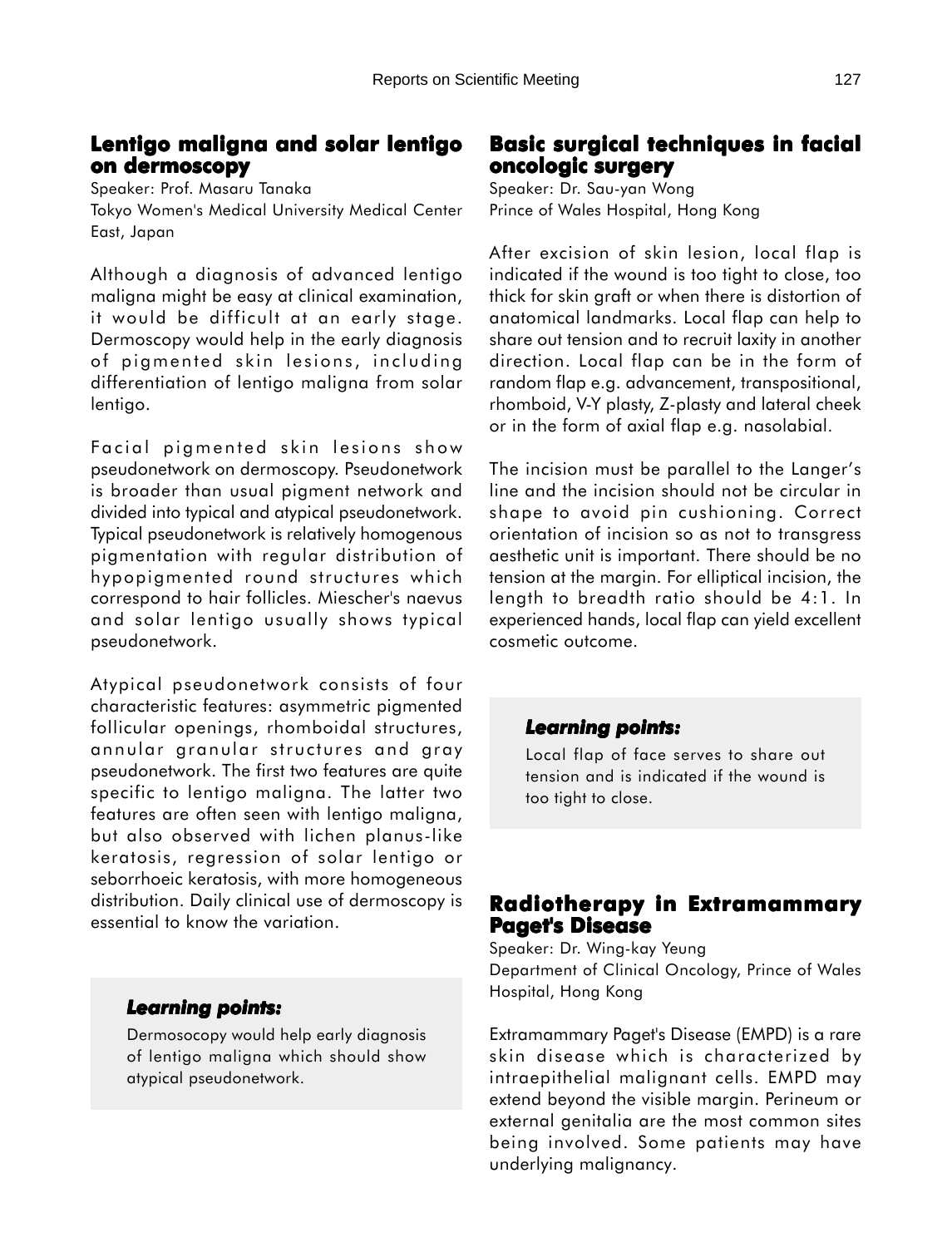In general, the primary treatment option of EMPD is surgical excision. However, in difficult sites like perineum or external genitalia, surgery may involve some sacrifice of normal anatomy and major reconstruction procedure especially in those with extensive disease. This will lead to some patient's hesitation about the surgical treatment. Radiotherapy is an alternative treatment for EMPD, especially in those with extensive disease involving functionally important sites. Radiotherapy for EMPD in perineum and external genitalia is an effective choice of treatment and is favored by patients. The tools of radiotherapy in this site include external electron beam and mould brachytherapy.

Mould brachytherapy refers to the short distance radiation delivered via a mould. It is shortranged with sharp fall off such that it can spare the surrounding normal tissue. It also allows close proximity to the tumor and hence increase the cure rate. A local study included six EMPD patients was reported. Mould brachytherapy was offered to these patients. All cases showed completed remission and two out six showed local recurrence. Short term adverse effects included radiation dermatitis and urinary symptoms, while long term adverse effects included pigmentary change and subcutaneous fibrosis. There was no urinary symptom in long term.

#### *Learning points: Learning*

Mould brachytherapy can be used in patient with EMPD which has extensive and irregular contour.

## **Antimicrobial susceptibility of Antimicrobial susceptibility of** *Neisseria gonorrhoeae* **in Hong Kong**

Speaker: Dr. Janice Lo

Head and Consultant Medical Microbiologist, Virology Division, Public Health Laboratory Services Branch, Hong Kong

*Neisseria gonorrhoeae* continues to be an important agent of sexually transmitted infections worldwide. The current standard recommended treatment is mainly extended-spectrum cephalosporins. However, cases of decreased susceptibility and treatment failure of *N. gonorrhoeae* with extended-spectrum cephalosporins, especially the oral agents, are increasingly being reported. Intramuscular ceftriaxone is now the first line treatment option in Hong Kong, replacing the oral cephalosporins. Comprehensive surveillance on antimicrobial susceptibility, monitoring of the epidemiology and resistance mechanism, and exploration of the practical use of alternative agents, are necessary to ensure effective treatment of *Neisseria gonorrhoeae* infection.

#### *Learning points: Learning points:*

Cases of decreased susceptibility and treatment failure of *Neisseria gonorrhoeae* with extended-spectrum cephalosporins, especially the oral agents are being reported. Surveillance on decrease susceptibility and treatment failure of *N. gonorrhoeae* is necessary.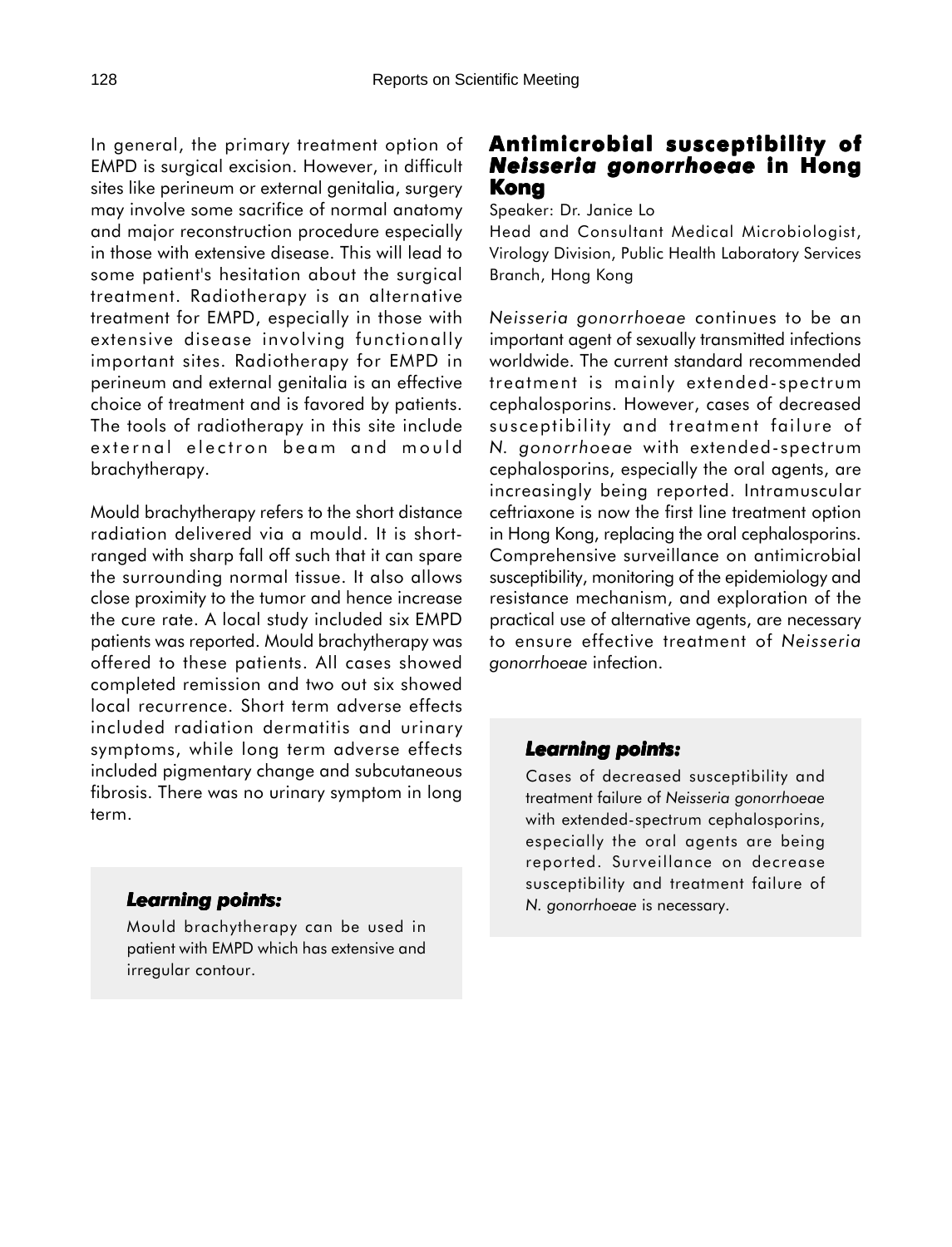## **New advances and practical insights in atopic dermatitis treatment in atopic dermatitis treatment**

Speaker: Dr. Mauro Barbareschi Department of Dermatology, The University of Milan, Italy

Atopic dermatitis is a common disease among children. To prevent flare up of the condition, it is important to maintain skin barrier function. Many different agents can be used to restore the skin barrier function.

Atopiclair is used as a non steroidal antiinflammatory agent for the treatment of variable skin allergic conditions including contact dermatitis and atopic dermatitis. It contains three main constituents namely glycyrrhetinic acid, telmesteine and Vitis vinifera extracts. Other components include allantoin, alpha-bisabolol, capryloyl glycine, hyaluronic acid, shea butter and tocopheryl acetate.

The hypothesis is that the anti-pruritic effect of Atopiclair is related to telmesteine. It is an Ncarboxy-4-thiazolidine carboxylic acid which can inhibit metalloproteases MMP2 and MMP9, which are mediators over-expressed in atopic dermatitis. Glycyrrhetinic acid inhibits complement pathway and Vitis vinifera extracts inhibits interleukin-8 which is also over-expressed in atopic dermatitis. Atopiclair was also shown to inhibit the release of leukocyte collagenases and elastases, which lead to the increased proliferation of keratinocytes and the synthesis and release of pro-inflammatory cytokines.

Multiple studies including six randomized controlled trials showed the effectiveness of Atopiclair in the management of atopic dermatitis.

## *Learning points: Learning*

Skin barrier function is important for control of atopic dermatitis. Atopiclair is effective in the management of atopic dermatitis.

## **Dermoscopy basics and melanocytic lesions**

Speaker: Prof. Masaru Tanaka Tokyo Women's Medical University Medical Center East, Japan

Dermoscopy plays the role of a 'stethoscope' in dermatology. Colour and structure of lesions are the two basic features in dermoscopic examination. Colours under dermoscopy vary with the depth of melanin; while structure represents anatomical shape of epidermis or characteristics of pigmented tumor cell proliferation. Malignant melanoma can be differentiated from naevus by asymmetry of colour distributions and structures, but not asymmetry of shape.

Colours of melanin under dermoscopy can appear black, dark brown, light brown, gray or blue, depending on depth of involvement. Colours representing structures other than melanin include red for haemoglobin, yellow for lipid, and white for fibrosis, calcinosis, osteosis, hyperkeratosis or cell aggregates. Under dermoscopic examination, melanocytic lesions are characterised by pigment network, aggregated globules, branched streaks, homogenous blue pigmentation and parallel pattern. Judgement on whether a lesion is benign or malignant is based on the concentric pattern in global assessment. Benign lesions usually have a concentric global feature with a globular center and reticular periphery.

#### *Learning points: Learning points:*

Dermoscopy is important to dermatologists and it helps to distinguish malignant lesions from benign lesions. The asymmetry of colour distributions and structures distinguishes malignant melanoma from melanocytic naevus.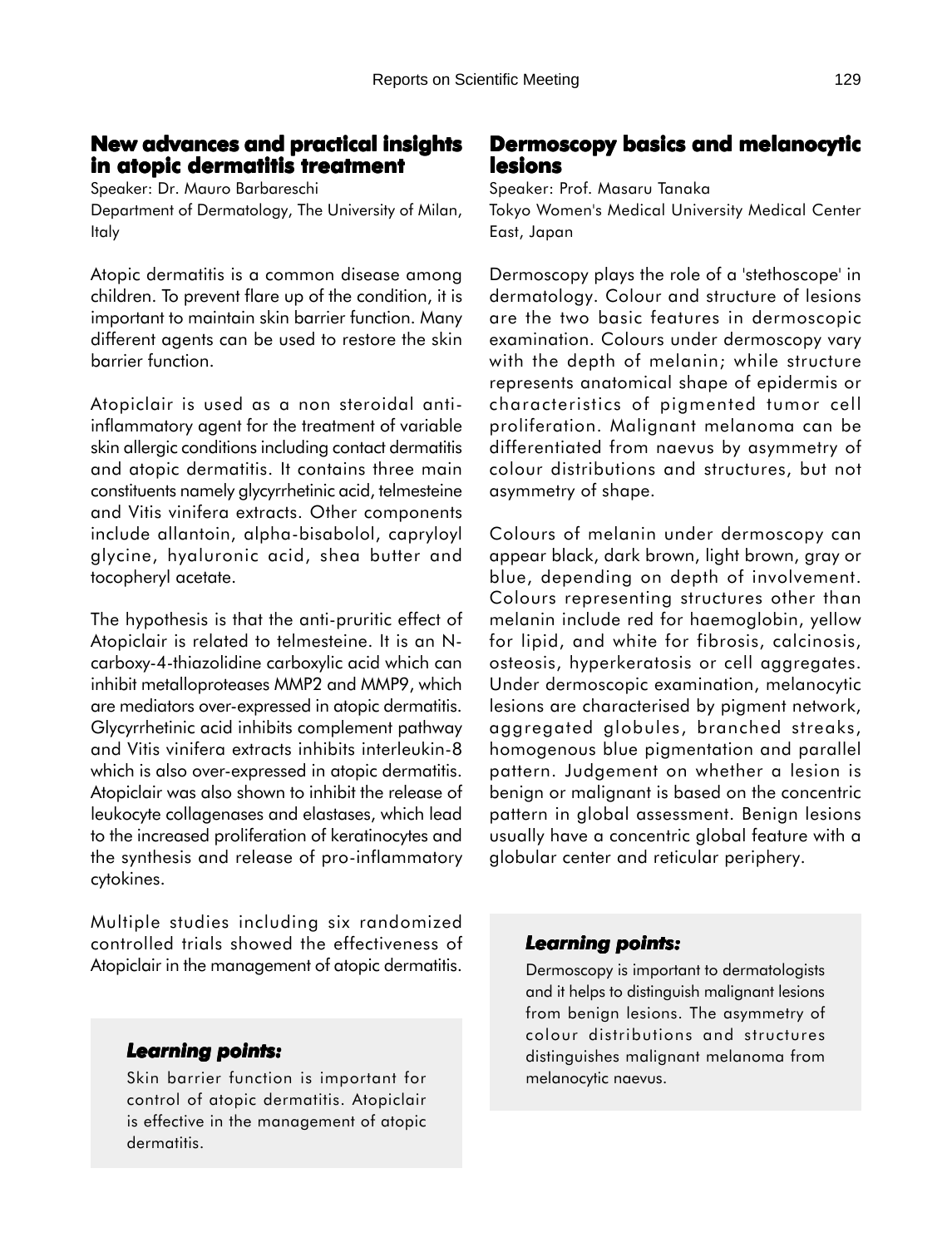## **HIV treatment as prevention**

Speaker: Dr Ka-hing Wong Centre for Health Protection, Department of Health, Hong Kong

Evidence for HIV treatment as prevention for mother-to-child transmission and occupational exposure has been available since the 1990's. The mother-to-child HIV transmission rate dropped to 1% with the use of multiple antiretroviral agents, together with elective Caesarean section and no breastfeeding. In recent years, studies of highly active antiretroviral therapy (HAART) for preventing onward sexual transmission had come into place. As HAART significantly lower viral load of the infected, studies showed the risk of transmission correlated positively with the level of HIV-1 viral load. Also, decreased HIV infections were noted with increased HAART coverage. A recent published study showed 96% reduction in linked HIV transmission for serodiscordant heterosexual couples after early antiretroviral treatment. All together, treating the infected case can reduce HIV transmission.

However, the benefit of pre-exposure prophylaxis is not as conclusive, studies showed topical tenofovir or oral truvada (Tenofovir/ emtricitabine) for MSM may reduce HIV transmission while some other studies failed to show benefit. One has to remember the basic safe sex modalities like condom use still remain important in preventing sexually transmitted diseases.

## *Learning points: Learning*

Studies suggested that antiretroviral treatment is not only effective in reducing mother-to-child and occupational HIV transmission, but also reduces onward sexual HIV transmission.

## **Benefit Benefit-risk of biologics in psoriasis: -risk of in psoriasis: an evidence-based approach**

Speaker: Prof. Richard Langley Division of Clinical Dermatology & Cutaneous Science, Dalhouse University, Canada

Psoriasis is not merely a skin disease, but should be regarded as a systemic illness with significant co-morbidities. The study conducted in Germany by Augustin M et al. demonstrated disease association with hypertension, diabetes mellitus, hyperlipidaemia and ischaemic heart disease in psoriasis patients. Similar findings were observed by Tsai TF et al. in a Taiwan study. Current evidence suggests that the risk of cardiovascular events correlates with the severity of psoriasis. Patients with severe psoriasis have higher risk of cardiovascular events. With reference to the American Journal of Cardiology Editor's Consensus published in 2008, patients having moderate to severe psoriasis or mild psoriasis with cardiovascular risk factors should be informed of increased cardiovascular risk and should undergo medical evaluation.

Apart from the physical impact, psychosocial influence of psoriasis should not be underestimated. Bhatti ZU et al. reported that psoriasis has significant impact on major life events including career choice, relationships, education, moving abroad, having children, early retirement and housing.

Biologics have been increasingly used for treatment of psoriasis. It is necessary to balance risks and benefits of using biologics in psoriasis. Serious side effects of biologics include opportunistic infection, malignancy, cardiovascular diseases, infusion-related reactions, hepatobiliary diseases, autoimmune diseases, neurological disorders and haematologic reactions. However the reported risks of these serious events were very low. Since efficacies of biologics in psoriasis have been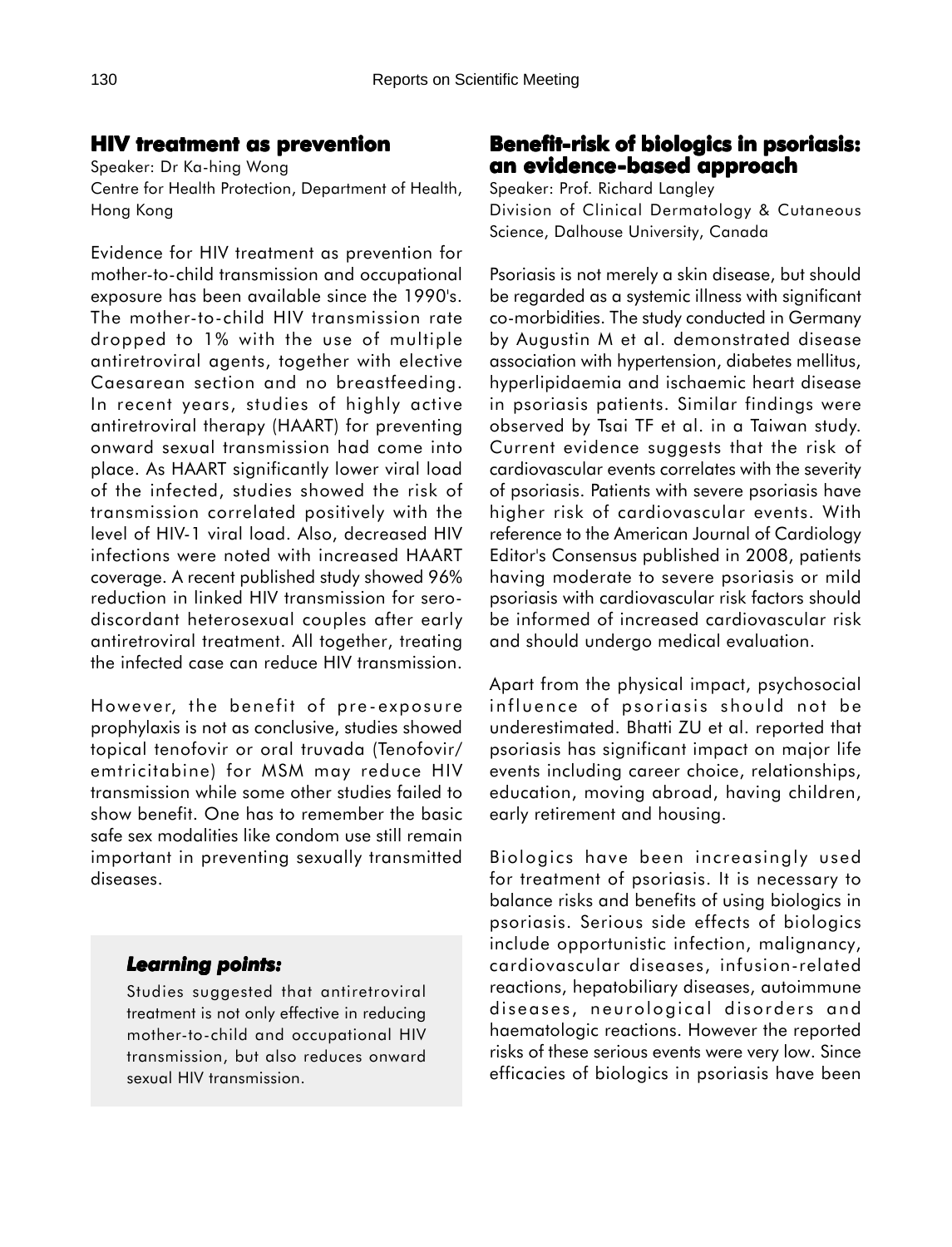demonstrated in different trials, use of biologics remains favourable after balancing the treatment risks and benefits.

#### *Learning points: Learning*

Low risk of serious adverse events with high treatment efficacy of biologics favours their use in psoriasis when conventional treatments fail.

A study conducted by Zaghloul SS et al. showed that patient characteristics which affect medication adherence included sex, marital status, employment status, medication payment, smoking and alcohol consumption. This study also illustrated first time use, adverse effects, treatment regimen and type of therapy were characteristics of therapeutic agents that govern drug compliance. Agents with the best balance of efficacy, safety and convenience can maximize chance of successful outcome through optimizing drug adherence.

## **Psychological impact of psoriasis patients**

Speaker: Prof. John Koo Department of Dermatology, San Francisco Medical Center, University of California, USA

Psoriasis has been shown to have significant impact on psychological well-being and quality of life. The psychological impact is comparable to many medical conditions, including diabetes mellitus, post-myocardial infarction, untreated systemic cancer, and major depressive episode. The speaker conducted a study on assessment of patient with psoriasis using the Psychological and General Well Being (PGWB) index. PGWB is a validated psychometric instrument for assessment of psychological well-being in patients with skin diseases and other medical conditions. This study assessed the pretreatment and monthly PGWB index for six months following initiation of treatment for psoriasis. PGWB of psoriasis patients was shown to have improvement to a similar degree as patients having asymptomatic hypertension during six months after initiation of treatment. This might be the first prospective and interventional study to illustrate the positive impact on psychological well-being of patients with psoriasis after use of effective therapy.

#### *Learning points: Learning points:*

Psoriasis has significant negative impact on patients' psychological well-being and quality of life. Efficacious treatment can greatly improve the psychosocial status of patients.

## **The psoriasis challenge: are we meeting the needs of our patients**

Speaker: Dr. Wayne Gulliver Memorial University of Newfoundland, Canada

Psoriasis is a common immune mediated inflammatory disorder with worldwide prevalence from 0.1%-3%. Recent advance on the use of biologics in treating chronic plaque psoriasis has transformed the achievable goal of therapeutic outcome to DLQI of 0-1 and PASI improvement between 90-100%. Ustekinumab is recommended as a possible systemic treatment for adults with moderate to severe plaque psoriasis affecting their quality of life, if their psoriasis has not improved with other treatments including cyclosporine, methotrexate and phototherapy such as PUVA, or if they have side-effects with these treatment in the past, or there are medical reasons why they